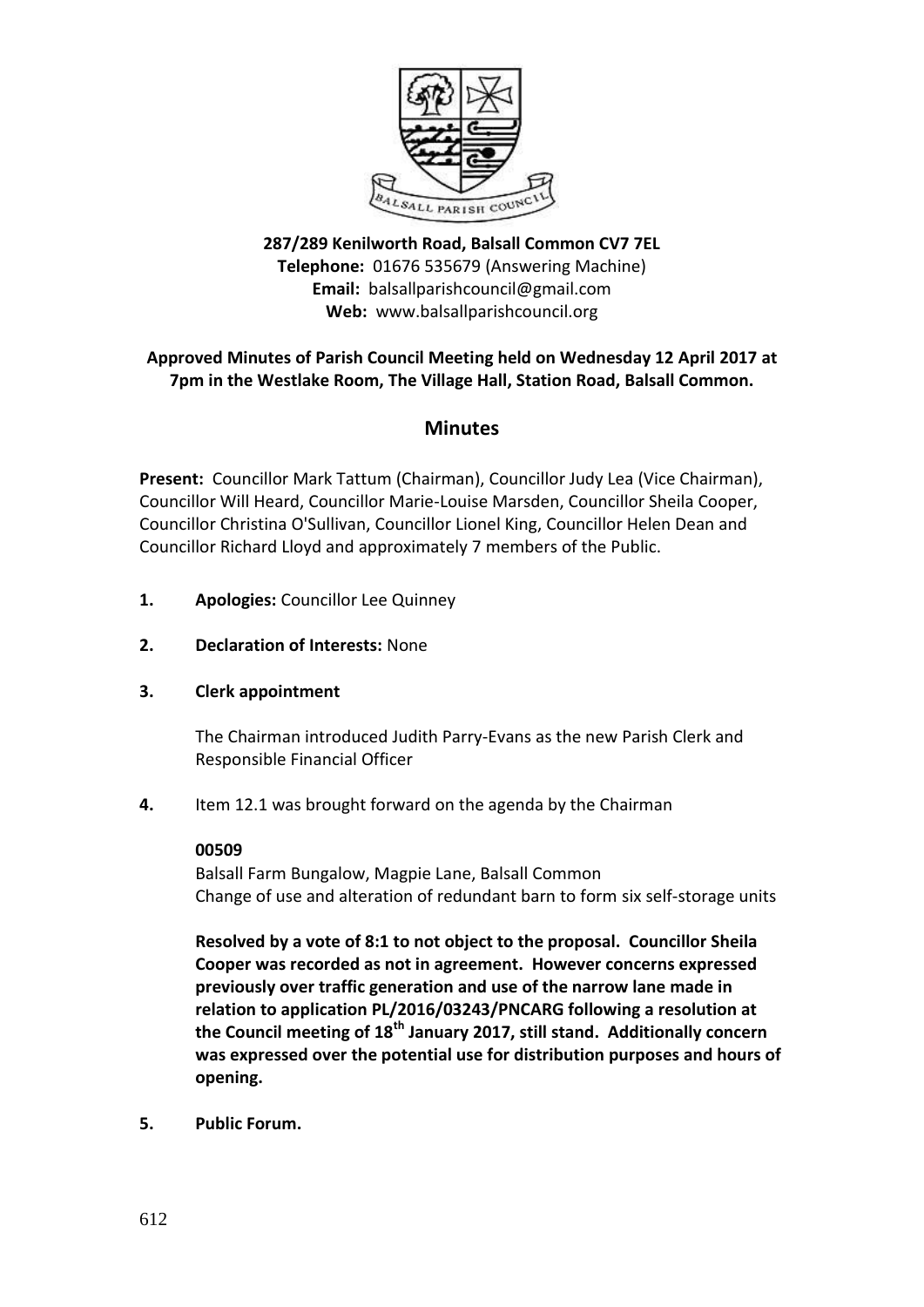A member of the public asked about progress on a parish boundary review. This was to be addressed under correspondence.

A member of the public reported that a gate on public footpath no. 152 that runs between Station road and Speedwell Drive had fallen off.

# **Requested the Clerk is to report this to the appropriate agency or landowner.**

### **6. To Approve and Sign as a Correct Record:**

Minutes of Parish Council Meeting held on 15 March 2017 were approved and signed by the Chair.

### **7. Matters Arising from Minutes:**

The Clerk reported that an appeal to the Magistrates Court against the decision of Solihull Borough Council Licensing Sub-Committee has been made.

Councillor Richard Lloyd reported that a meeting will be set up with Solihull Council Highways and the relevant public transport authority in order to determine the bus stops in Temple Balsall should be located.

### **8. Proposal to set up a Cemetery Working Group**

**RESOLVED to set up a working group with Councillor Marsden, Councillor Lea and the Clerk as members.**

Councillor Marsden was commended for the work done to date to improve the cemetery.

# **9. Report from Working Parties**

(9.1) Cllr Cooper – HS2

Councillor Cooper reported that the HS2 Advisory Implementation Group declined to consider the issues of a continuous haul route, the delay to housebuilding until 2026 or the need to establish a pollution baseline. These were deemed to be outside the remit of the group. A letter has been sent from the Council to the convenor of the HS2 AIG contesting this position.

Councillor Lloyd suggested that representation made to a full meeting of SMBC to ask that these matters are delegated to the HS2 AIG.

(9.2) Cllr Lea – Village Centre

Councillor Lea is to organise a meeting of the working party.

(9.3) Cllr Heard – Willow Park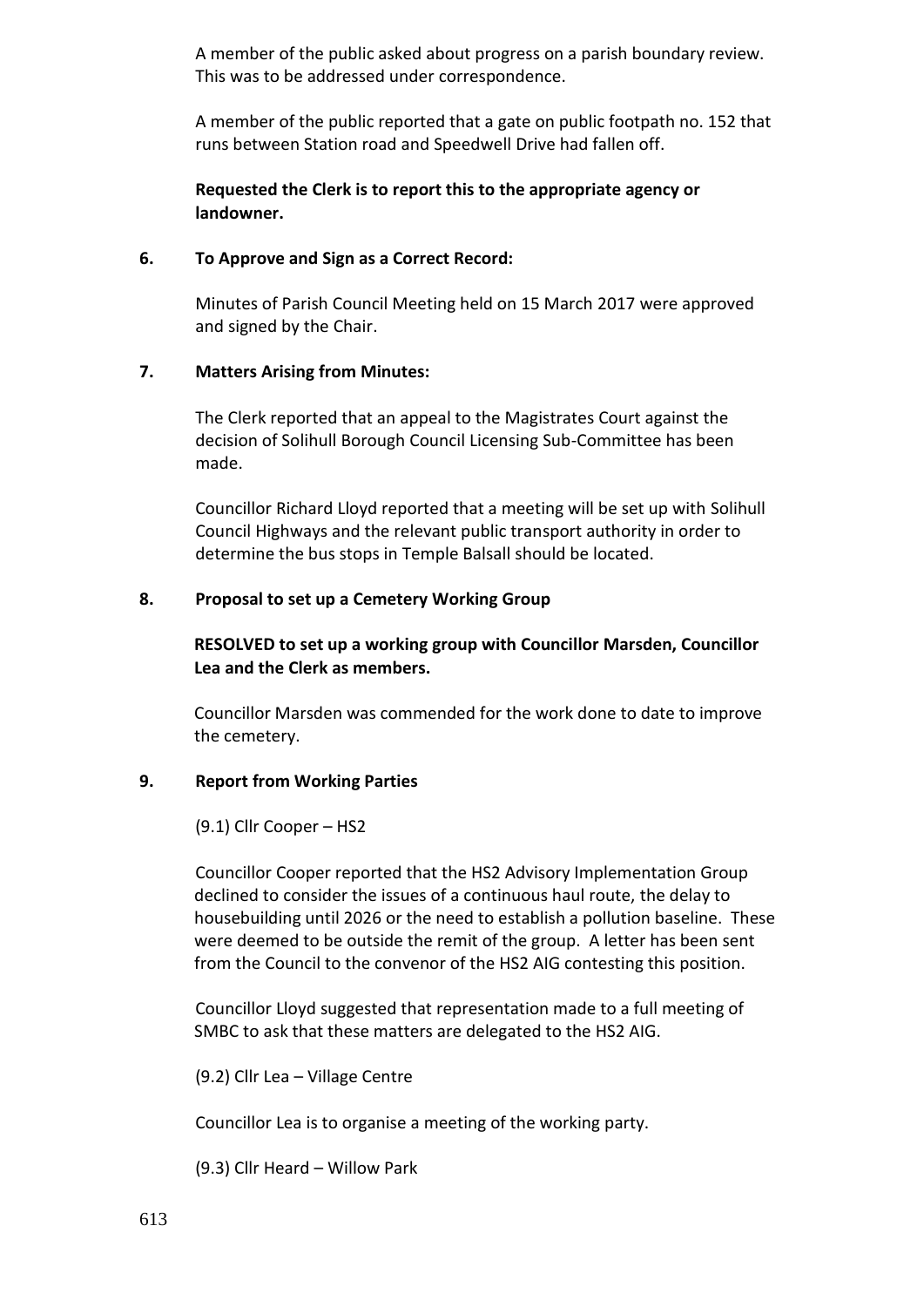Councillor Heard reported that the working party had met although without a local resident. This will be followed up.

Terms of reference for the group were drawn up and are to be confirmed at a further meeting of the group.

The review of the park and potential upgrading will be pursued through the use of professional design and advice. Potential providers of this are being researched. Councillor Lloyd to be invited to the next meeting to contribute his ideas.

(9.4) Cllr Tattum – Solihull Local Plan Working Party

Following the Council's submission to SMBC, the working party met with Councillors Bell and Allsopp. It was agreed that the working party meet with Gary Palmer and Anne Bereton at SMBC to press for a concession to not implement the strategic housing sites in Balsall Common until 2026.

Councillor Tattum asked Councillor Lloyd whether Berkswell Parish Council would support Balsall Parish Council in this view as it would be beneficial to Balsall Common.

**10. Proposal to approve researching all avenues to enable the installation of air pollution monitors at strategic points along the A452 between the Sainsbury fuel station, the village centre and Kelsey Lane junction. The monitors are required to produce baseline measurements on which future air pollution levels can be measured during the construction of HS2.**

**An amended proposal was accepted: Proposal to research all avenues to enable the installation of air pollution monitors at strategic points. The monitors are required to produce baseline measurements on which future air pollution levels can be measured during the construction of HS2.**

**RESOLVED to ask the HS2 Working Group to research all avenues to enable the installation of air pollution monitors at strategic points. The monitors are required to produce baseline measurements on which future air pollution levels can be measured during the construction of HS2.**

**11. Proposal to terminate the Proper Officer designation of Councillors Tattum, Cooper, Heard and Marsden appointed at the Parish Council meeting of 15 August 2016, to change the terms of reference and to establish the membership of the Staffing Committee.**

**RESOLVED to terminate the Proper Officer designation of Councillors Tattum, Cooper, Heard and Marsden appointed at the Parish Council meeting of 15 August 2016.**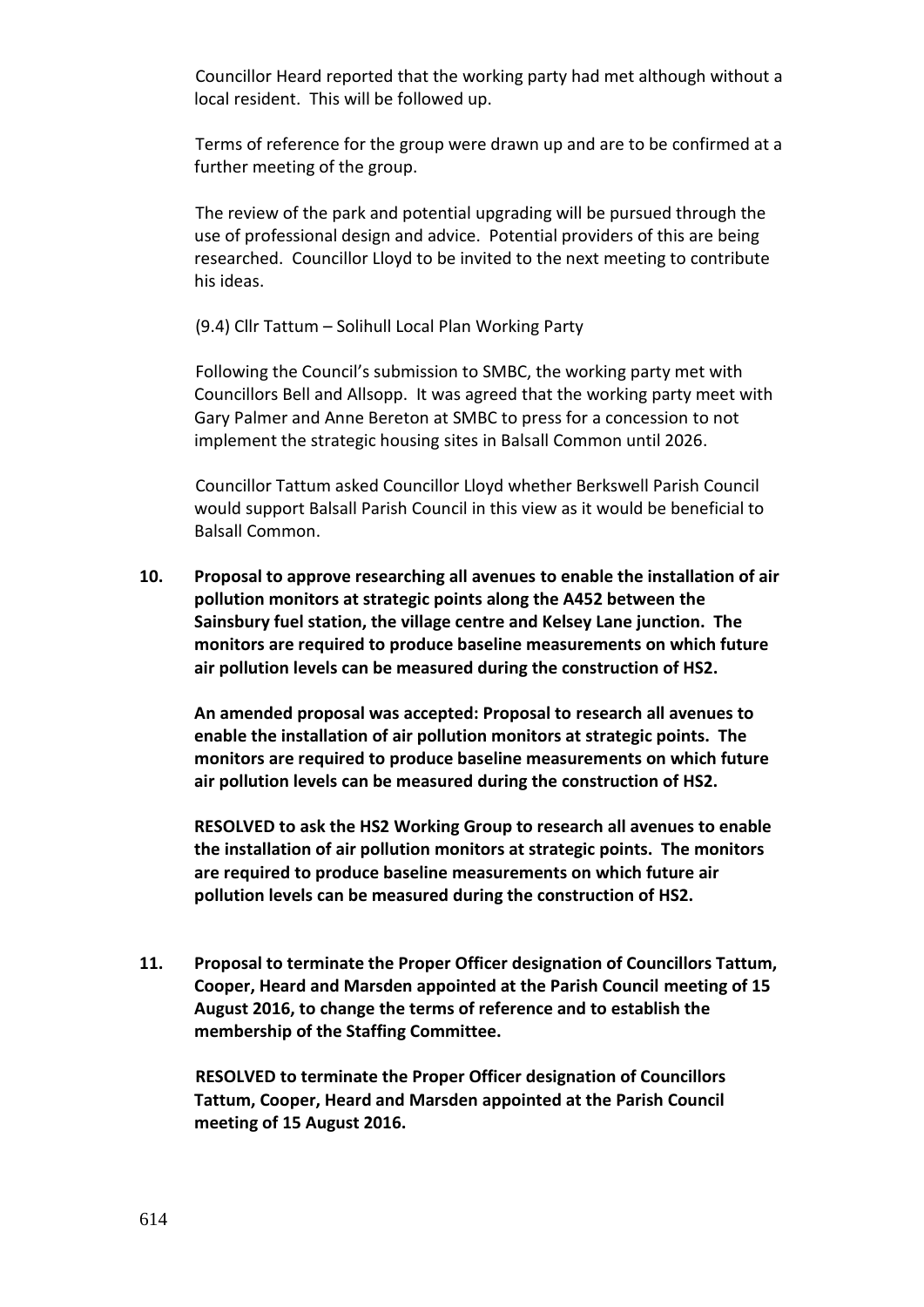**RESOLVED to accept the amended terms of reference and to establish Councillors Marsden, Lea, Tattum and Cooper as members of the Staffing Committee.**

**12. Proposal to appoint Councillor Will Heard to undertake a quarterly independent review of the books.**

**RESOLVED to appoint Councillor Will Heard to undertake a quarterly independent review of the books.**

**13. Accounts:**

(10.1) **Proposal to approve the list of Payments for Approval and Payments Made for the month of March as attached.**

(10.2) **Proposal to approve the Annual Accounts for the year ended 31 March 2017.**

**RESOLVED to approve the list of Payments for Approval and Payments Made for the month of March as attached and to approve the Annual Accounts for the year ended 31 March 2017.**

**14.** Pl**anning Matters:**

**(14.1) 00674**

1 Drovers Close, Balsall Common

Cut back canopy that overhangs into property by 1.5m, removing unstable branches on 1 no, oak tree

### **Resolved to request consideration by the tree officer.**

# **(14.2) 00717**

684 Kenilworth Road, Balsall Common, CV7 7HD Demolish existing single storey garage and erect new games room and gym

### **Resolved to make no comment.**

# **(14.3) 00738**

62, Station Road, Balsall Common, CV7 7FL Ground floor rear and side extension, plus loft conversion, erect new roof to front porch

**Resolved to object on the grounds of over intensification and the development not being in keeping with other properties in the vicinity.**

**(14.4) 00707**